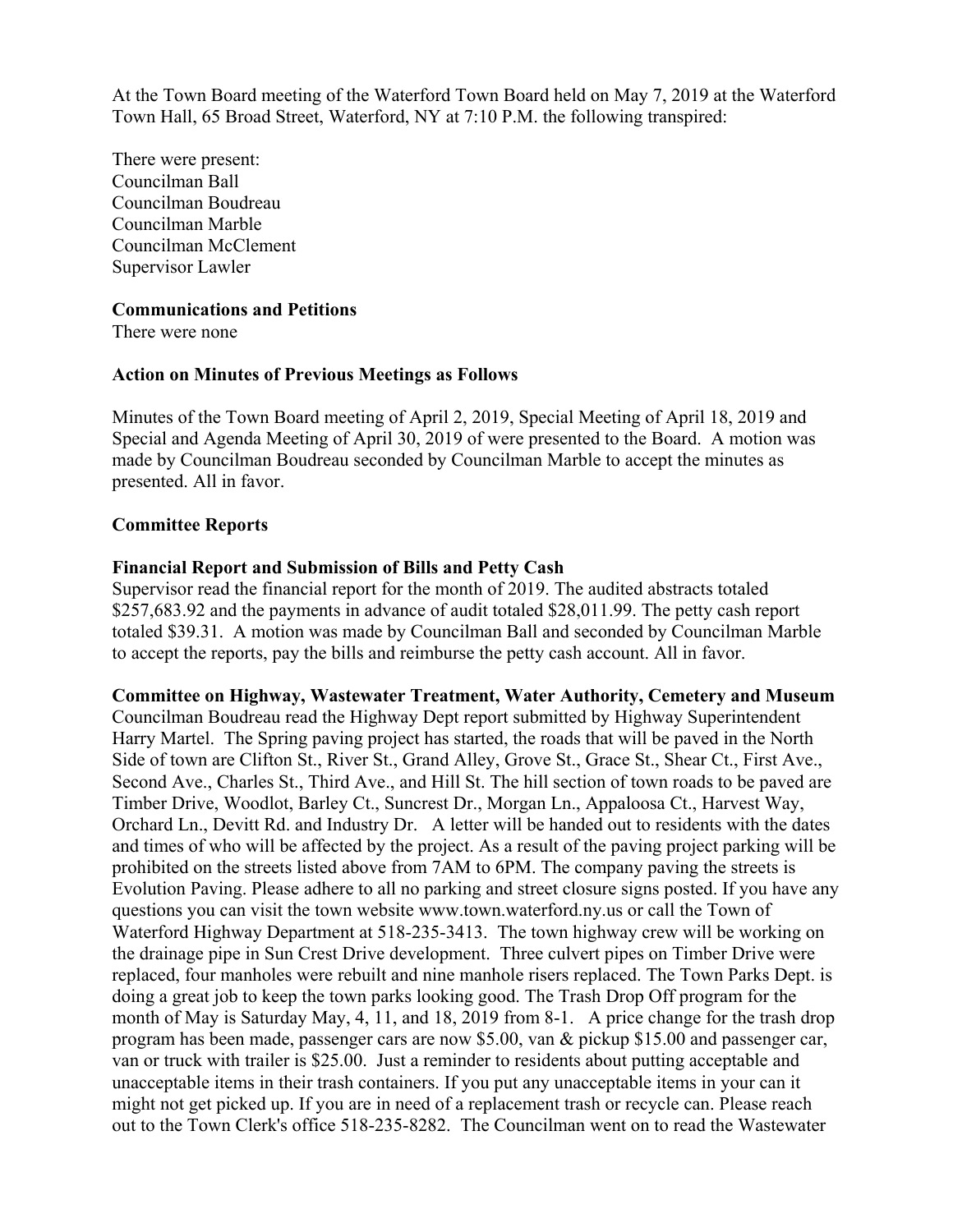report submitted by Operator Craig Falcone. There were 18,000 gallons of sludge removed to Albany County and 58,000 gallons removed to Saratoga County. They answered 8 alarm calls, normal maintenance was performed, checked all pump stations and cleaned floats as needed. They continued maintenance of outside grounds, equipment and vehicles. Installed and tested the U.V. disinfection system, installed and inspected sprinklers in the plant wet well and the aeration and final clarifier tanks. The A team installed a new pump at Canvasback Ridge pump station and installed a new pump impeller at the Front St. pump station. Repaired a damaged fitting at James Dr. pump station and Koester inspected both James Dr. and Murray Ave airlift stations. Councilman Boudreau then went on to read the Water Commissioners report. They reported 25,480,000 gallons of water was delivered during the month. The staff completed 59 service calls and 31 dig-safe locations. The staff installed new AMR water meters, maintained equipment, completed weekly safety meetings, monthly water testing and meter readings. Councilman Boudreau stated that in October, the Town Historian will be preparing a presentation on the Great Waterford Bank Robbery more details to follow. Supervisor Lawler reminded everyone to visit the town website for updates on the paving project. It will provide important daily information to town residents by streets and progress of the project. The Supervisor also clarified that while the fee for Trash Drop Off, which is held every Saturday, was reduced this year and is very minimal, there is no fee for the Household Hazardous Waste Day which will be held on August 24th.

#### **Committee on Public Safety, Emergency Services, and Liaison to Village**

Councilman Ball congratulated Tracy Weir, the new Waterford Rescue Squad Operations Director. The FB Peck Hose will be doing boat training on the Mohawk River, Wednesday evening. Two new Firemen completed course work they are Tyler Cameron and Darian Wegner. Community wide CPR rescue course is being developed. The St Mary's School sign is flashing the 15 MPH speed zone. The Village has installed additional signage, please be mindful of this area. The Town's portable speed sign will soon be deployed. Councilman Ball read the Police Call Report for the month of April, there was a total of 351 calls.

#### **Committee on Veterans, Grants and Funding, Special Projects, Town Hall and Seniors**

Councilman McClement read the Senior Bus report for April. The senior medical van resumed service. An average of 34 hours worked and transported 16 passengers. The medical vans hours are Monday, Tuesday and Thursday 9-3, Wednesdays after 1:00 PM. No Fridays. All Veterans that are going to the VA in Albany need to call the Saratoga County Veterans Agency at 518- 884-4115, Veterans who require a wheelchair should call the Senior Center 518-235-8500. On Monday April 15th the Waterford Women's Club held their meeting at the center and on Tuesday, April 16th the Senior's held their monthly meeting at the center. Supervisor Lawler and Liaison Councilman McClement explained the bus services for the Seniors. Upcoming events were discussed including a shopping trip to Lake George outlets on May 9th with lunch at the Log Jam Restaurant, the Saratoga County Senior Luncheon to be held on Friday, May 17th at the Saratoga Springs City Center doors open at 11:00 call the Office of the Aging for more information. 518-884-4100, on May 16th there will be a trip to the Saratoga Racino, call the center for information 518-235-8500. There will be a trip to Lake George Theatre at the Holiday Inn resort on Thursday, July 25th to see the Hounds of the Baskervilles the cost is \$58.00 per person. The senior meeting for May has been changed to Tuesday, May 14th. The seniors have 168 members 156 active, 12 housebound and 5 new members. Meals on wheels served a total of 500 meals. 60 meals at the center and 440 meals were delivered for April. Dues are now due. New members always welcome.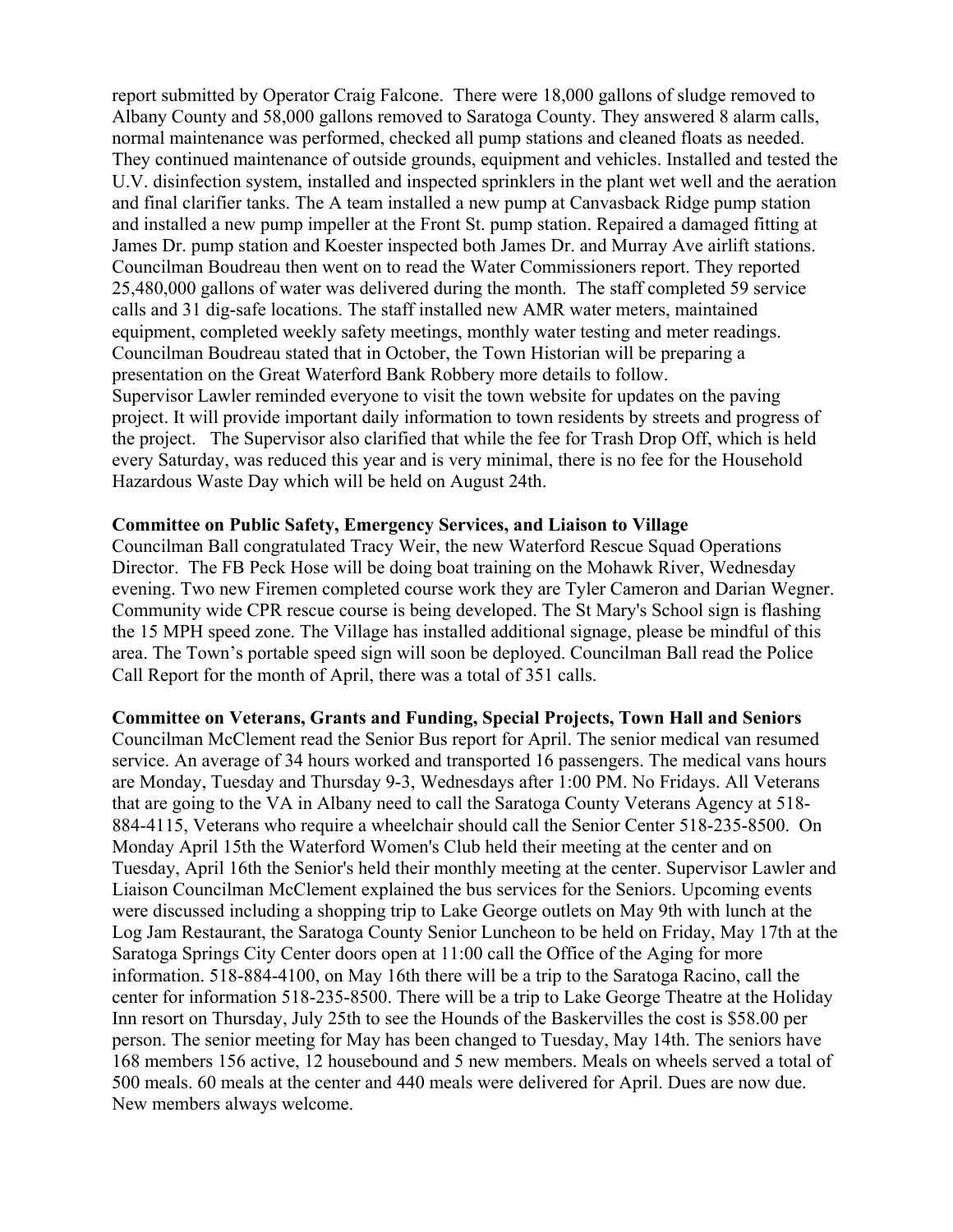## **Committee on Youth, Playground, Pool, Festivals, Library, WHUFSD, and Visitor Center**

Councilman Marble stated that the Memorial Day Parade is Wednesday May 22<sup>nd</sup> at 7 pm, ceremony to follow at Soldiers and Sailors Park.

Applications are still being accepted for Lifeguards and counselors. Deadline for counselors is May 20<sup>th</sup>. They can be picked up and dropped off in the Supervisor's office.

The Pool will open on June 15 and 16 and will open for the summer on June 22. Swim lesson sign ups will be held on Sat June 15 from 10‐12.

The Councilman went on to report on the Harbor Center. The Harbor Center officially opened last week. So far we have had 2 boats in the port. They were both from Canada.

Councilman Marble stated the Library is having a ceremony dedicating a memorial stone for Mike Marchese this Saturday May  $11<sup>th</sup>$  at 11 am. All are welcome. The Friends of the Library will be selling raffle tickets for a gardening wagon giveaway. Tickets will be available at Canal fest and the drawing will be on Sunday May 19<sup>th</sup>. All proceeds go to support the library and its services. The Library will be closed on Memorial weekend from Saturday May 25 thru Monday May 27<sup>th</sup>. Summer hours will begin June 1<sup>st</sup>. Details available on the website or at the Library. The Budget vote is on June 5<sup>th</sup> from 9-6 at the library. Copies of the budget are available at the library or can be mailed or emailed to residents upon request.

Councilman Marble went on to discuss events at WHHS:

May 13 High School Concert

May 14‐16 Elementary book fair

May 21 School budget vote 12‐8 pm

May 29 Seniors give back day. Senior high students will be working on projects throughout town under the direction of Harry Martel. This is a great program and we appreciate all they do.

June 3rd Varsity Sports banquet

June 8 Prom at the Fairways of Halfmoon

### **General Orders**

### **RESOLUTION NO. 61 OF THE YEAR 2019 OF THE TOWN BOARD OF THE TOWN OF WATERFORD AUTHORIZING EXECUTION OF RENEWAL AGREEMENT FOR CONSULTING SERVICES WITH THOMAS BEARDSLEY**

 WHEREAS, the Town Board has previously authorized the execution of a contract with Thomas Beardsley for Consulting Services;

 WHEREAS, the parties have engaged in additional conversations concerning a renewal agreement for consulting services to cover 2019 and perhaps be the basis for future renewals;

 NOW, THEREFORE BE IT RESOLVED that the Town Supervisor is authorized to sign a Renewal Agreement for Consulting Services with Thomas Beardsley to be prepared by the attorneys for the Town.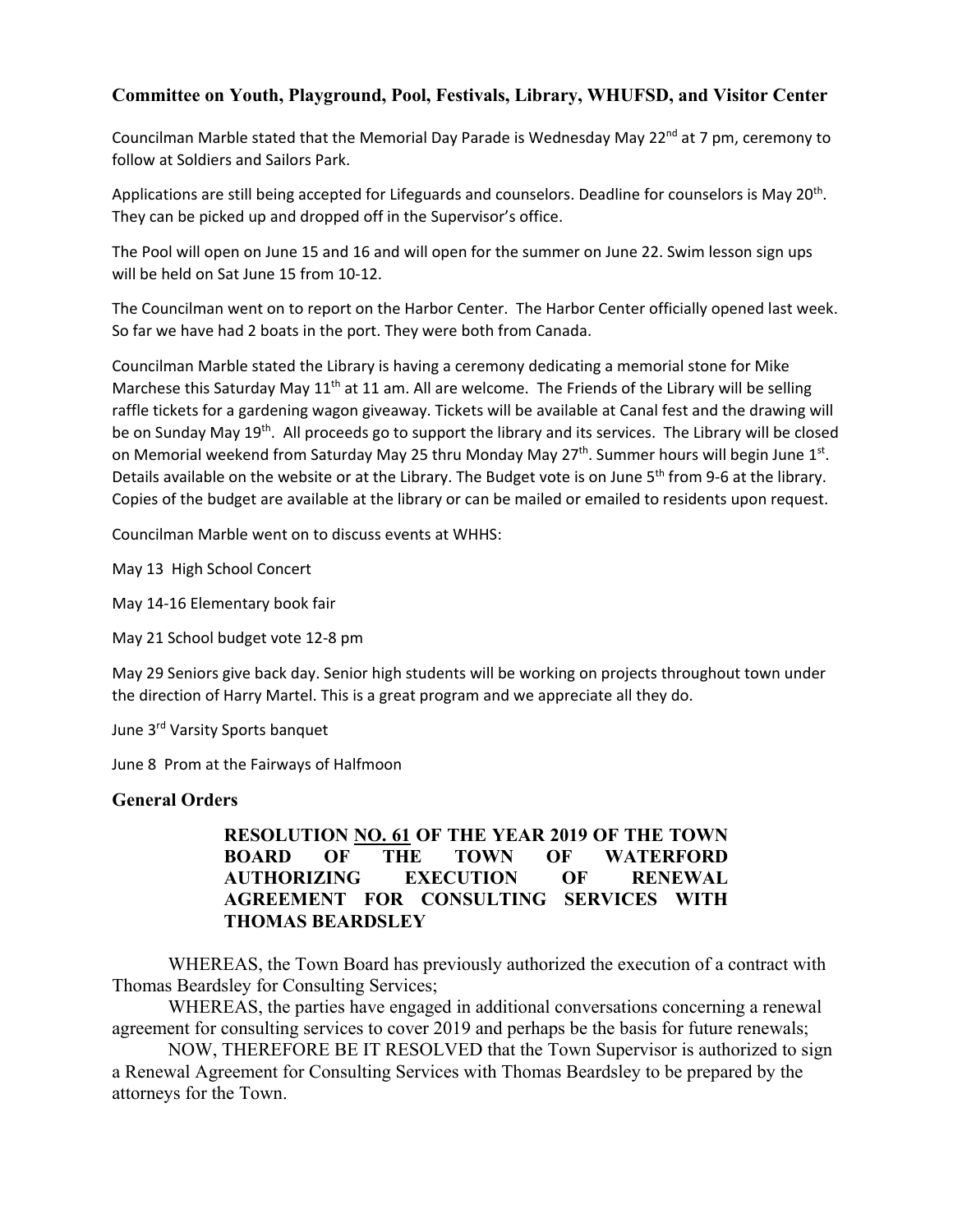Offered by Councilman Marble Seconded by Councilman Boudreau

Councilman Ball Yes Councilman Boudreau Yes Councilman Marble Yes Councilman McClement Yes Supervisor Lawler Yes

RESOLUTION # 62

RESOLVED, that the draft 2018/2019 MS4 Annual Report is accepted by the Town Board and the Town Board hereby authorizes the Town Supervisor to sign and submit such report to NYSDEC.

Offered by Councilman Boudreau Seconded by Councilman Marble

Councilman Ball Yes Councilman Boudreau Yes Councilman Marble Yes Councilman McClement Yes Supervisor Lawler Yes

RESOLUTION # 63

Whereas Niagara Mohawk power company d/b/a/ National Grid has through an audit of the company streetlighting facilities determined that it may have overbilled the town of Waterford in the amount of \$3742.11 and

Whereas said National Grid has offered to refund said sum to the Town of Waterford in exchange for a confidential and proprietary Settlement Agreement and General Release,

Now therefore be it resolved that the Supervisor is hereby authorized to execute a Settlement Agreement and General Release subject to review by the attorney for the town attorney as to form.

Offered by Councilman Boudreau Seconded by Councilman Marble

Councilman Ball Yes Councilman Boudreau Yes Councilman Marble Yes Councilman McClement Yes Supervisor Lawler Yes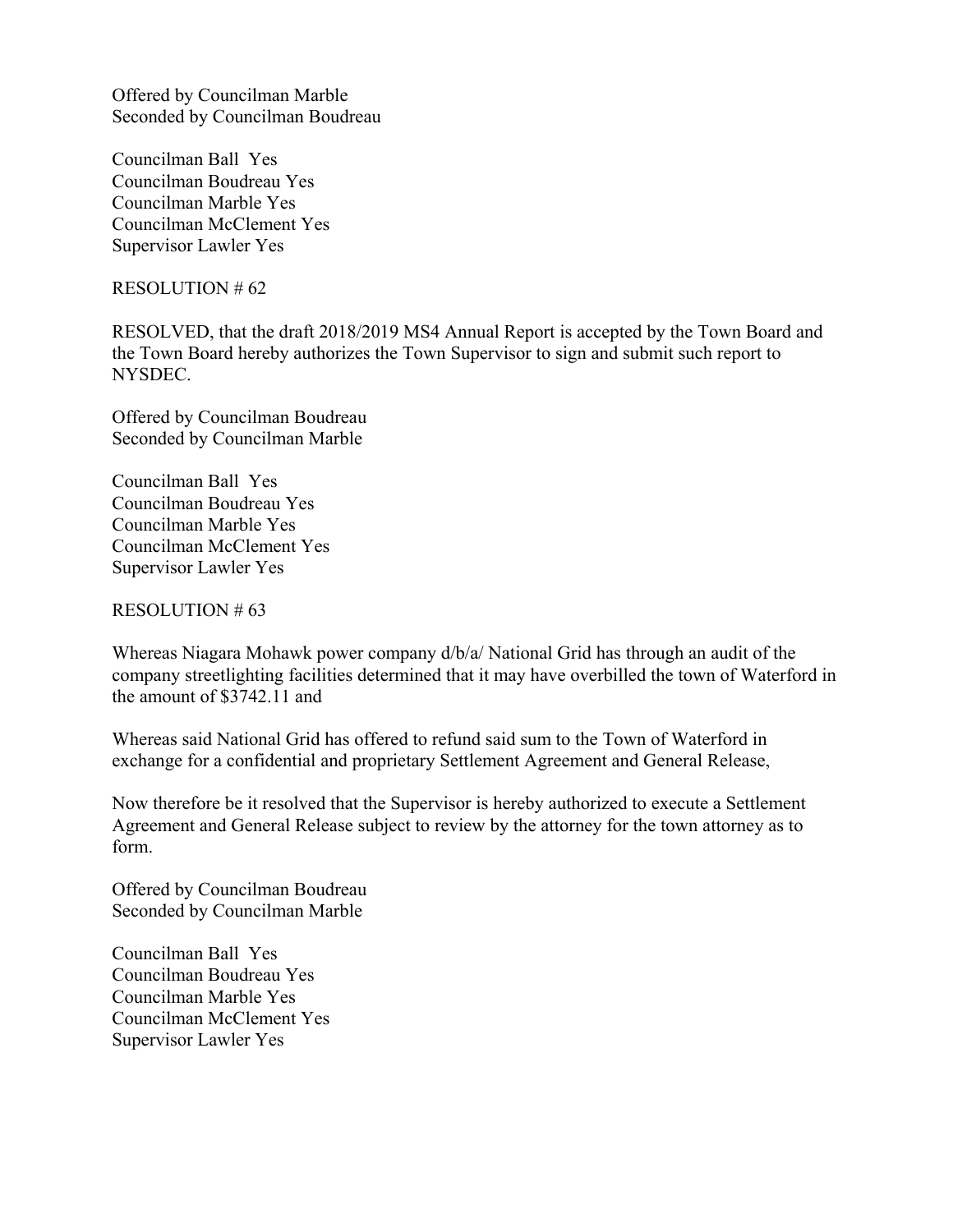## RESOLUTION# 64

WHEREAS, the Town Board of the Town of Waterford has great admiration and the utmost gratitude for all the men and women who have selflessly served their country and this community by joining the military; and

WHEREAS, the Purple Heart is the oldest military decoration in present use and was initially created as the Badge of Military Merit by General George Washington in 1782; and

WHEREAS, the Purple Heart was the first American service award or decoration made available to the common soldier and is specifically awarded to members of the United States Armed Forces who have been wounded or paid the ultimate sacrifice in combat with a declared enemy of the United States of America; and

WHEREAS, the mission of the Military Order of the Purple Heart is to foster an environment of goodwill among the combat-wounded veteran members and their families, promote patriotism, support legislative initiatives, and most importantly-make sure we never forget; and

WHEREAS, the Town of Waterford appreciates the sacrifices our Purple Heart recipients made in defending our freedoms and believe it is important that we acknowledge them for their courage and show them the honor and support they have earned.

## NOW THEREFORE, BE IT RESOLVED AS FOLLOWS:

- 1. That the Town of Waterford is a Purple Heart Town.
- 2. That the Town of Waterford hereby recognizes the sacrifices that the Purple Heart recipients have made in defending our freedoms and acknowledges their service and courage while protecting our country.

Offered by Councilman McClement Seconded by Councilman Ball

Councilman Ball Yes Councilman Boudreau Yes Councilman Marble Yes Councilman McClement Yes Supervisor Lawler Yes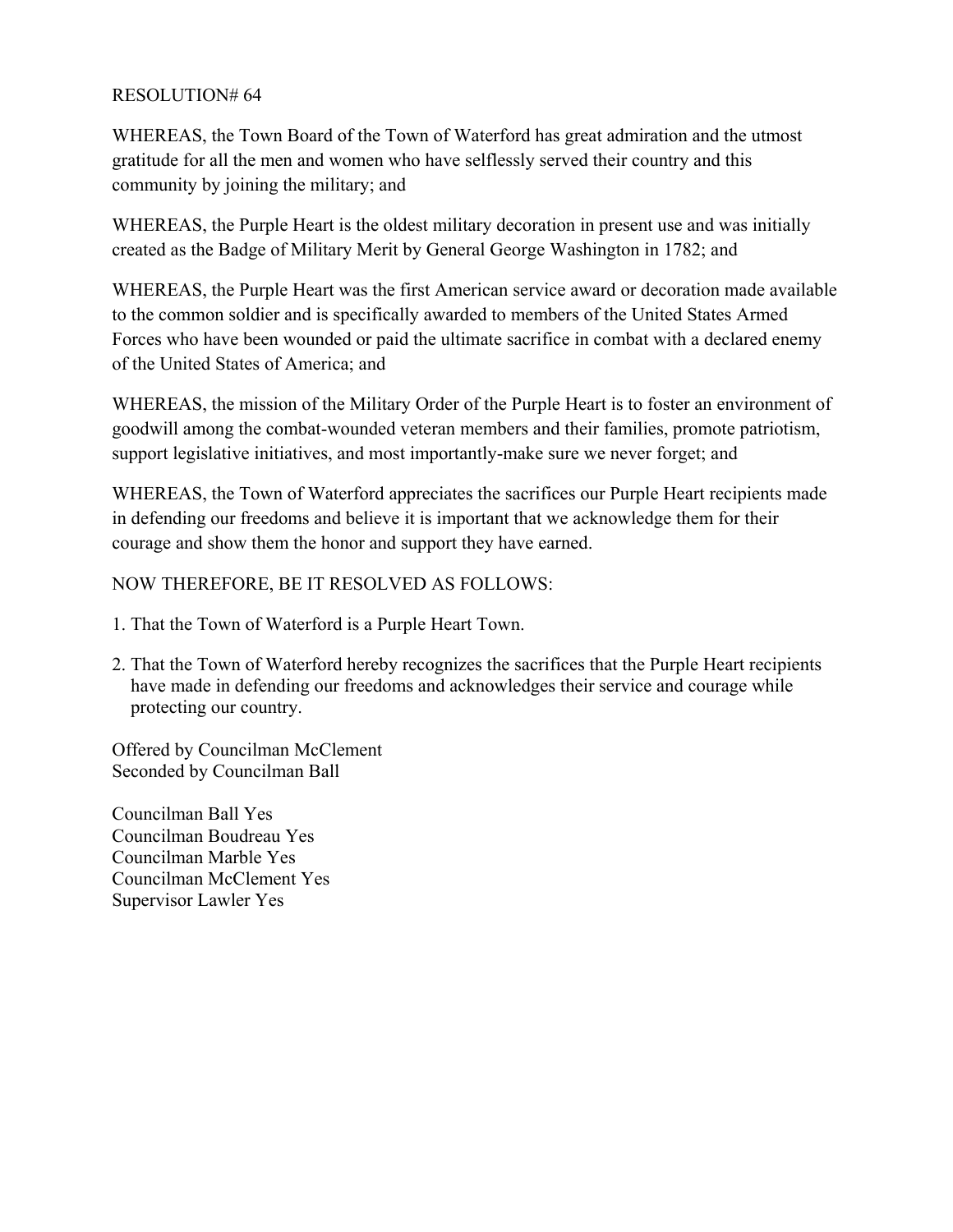### **RESOLUTION NO. 65 OF THE TOWN BOARD OF THE TOWN OF WATERFORD FOR THE YEAR 2019 CALLING FOR PUBLIC HEARING ON REVISED DESIGNATED STOP INTERSECTION LAW**

**WHEREAS,** the Town Board has previously adopted a local law, Town Code Section 158-9 regulating and designating stop intersections, and related Town Code Section 158-40 providing a schedule of those designated stop intersections; and

**WHEREAS**, the Town Board desires to amend said law Section 158-40 to add an additional stop intersection; and

**NOW THEREFORE, BE IT RESOLVED** that the Town Board hereby calls for a public hearing to be held on June  $4<sup>th</sup>$ , 2019 at 7:00 p.m. at Town Hall, 65 Broad Street, Waterford, New York, at which time the public may comment on the text of said law as annexed hereto.

Offered by Councilman Boudreau Seconded by Councilman Marble

Councilman Ball Yes Councilman Boudreau Yes Councilman Marble Yes Councilman McClement Yes Supervisor Lawler Yes

Supervisor Lawler questioned the wording of Resolution # 63 in regards to the confidentiality of the settlement, it should be available to the public. The Town Attorney stated this is a standard format, he will review the wording.

### **Other Business**

RESOLUTON # 66

RESOLVED, that Lauren Early be and she is hereby appointed Assistant Pool Director at a salary of \$14.57 per hour to be paid in weekly installments by the Town Supervisor without the necessity of pre-audit by the Town Board.

Offered by Councilman Marble Seconded by Councilman Ball

Councilman Ball Yes Councilman Boudreau Yes Councilman Marble Yes Councilman McClement Yes Supervisor Lawler Yes